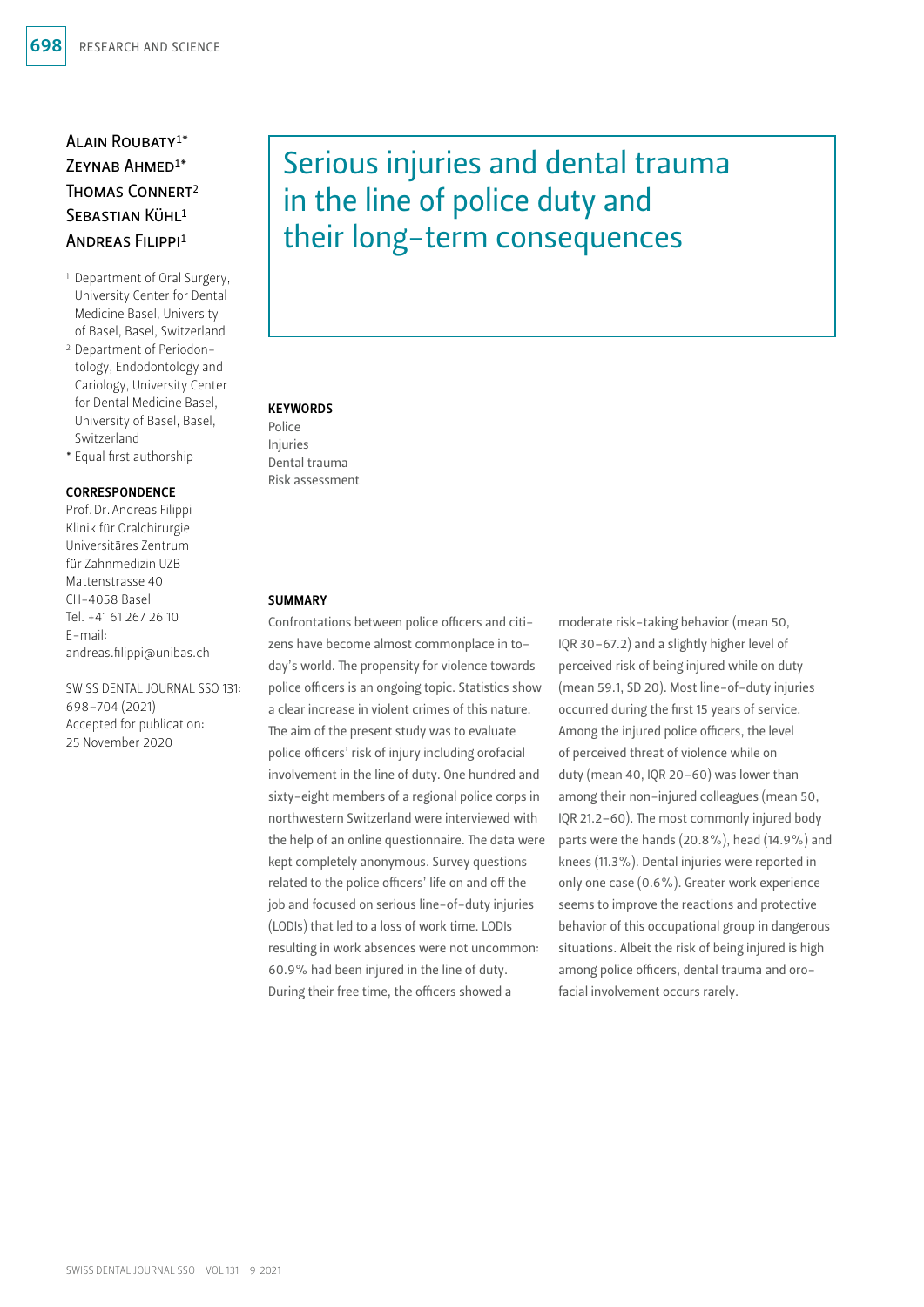## Introduction

Accidents and assaults commonly lead to injuries of orofacial structures such as the craniofacial bones, soft tissues, and teeth. High-risk sports, especially martial arts, bat-and-ball sports, and contact sports, are associated with a high risk of injury to the facial bones and teeth (PETROVIĆ ET AL. 2016; VIDOVIC-STESEVIC et al. 2015; Hersberger et al. 2012; Menzel 2010) due to the high speed of play and powerful physical contacts during these sports.

Certain occupations are also associated with an increased risk of injury. Law enforcement officers, for example, are confronted with acts of violence while on duty on a daily basis and can themselves become victims of violence. Although the general crime rate is decreasing in Switzerland, an increase in verbal and physical assaults towards public servants and police officers has been detected (Polizeiliche Kriminalstatistik Schweiz 2018). In particular, an increase in violent assaults can be observed at public events like demonstrations or football games (ELLRICH ET al. 2012). From 2000 to 2017, the rate quadrupled, corresponding to more than eight crimes against police officers per day in Switzerland (Polizeiliche Kriminalstatistik Schweiz 2018). In Germany, four out of five police officers reported being insulted or verbally abused on duty in the last six to twelve months, and one out of every five to six officers had even been physically assaulted in the line of duty (ELLRICH ET AL. 2010). Victimization of police officers has been investigated in multiple studies, whose aim was to provide a detailed description of the perpetrators, victims, situational circumstances and (longterm) consequences of violent assaults (OHLEMACHER ET AL. 2003). Studies describing the police officers' experience as victims of violence and the severity of their physical injuries, on the other hand, are scarce (BIBERSTEIN ET AL. 2017). Data on facial and dental trauma incurred from violence against police officers are practically non-existent.

The aim of the present study was to generate data on serious general injuries related to police work and work absences and orofacial injuries resulting therefrom. In addition to risk assessment, police officer equipment, injuries resulting from on-duty accidents and their consequences were also evaluated.

# Materials and methods

Members of a police corps in northwestern Switzerland (N=1,031) were asked to participate in the present study. The majority of persons contacted were uniformed police officers (approximately 700), including 250 traffic safety and patrol officers. The survey was performed in anonymous fashion, independent of influence from the employer.

The aforementioned particular police corps was selected because of its unique location on the border triangle connecting France, Germany and Switzerland. This densely populated international area is home to several small to medium-sized cities (20,000 to 25,000 inhabitants) and greater cities (e.g., Basel city, 178,000 inhabitants, and Basel canton, 200,000 inhabitants). In addition to tri-national and cantonal differences in legislation, international pharmaceutical companies based in Basel and diverse migration flows bring many languages and cultures to the region resulting in new challenges for law enforcement every day.

An online questionnaire (generated on the Questback platform, [www.unipark.com\)](http://www.unipark.com) was used to collect data from the police officers, which were kept completely anonymous and processed exclusively on University of Basel servers. Participation was voluntary. The participants' contact data were obtained from the employer, who approved the survey.

The survey period was limited to two months. Four weeks after the start date, all potential participants were sent a reminder letter encouraging them to participate in the study.

The survey was divided into three categories: general questions (age, sex, years of service and job title), leisure-time-related questions (risk-taking behavior in recreational activities) and job-related questions (perceived risk of being injured while on duty, perceived inhibition threshold for assaults on police officers, number of line-of-duty injuries [LODIs] sustained, parts of the body [e.g., head, neck, teeth] injured, and satisfaction with police training and equipment). Survey items used for this purpose included closed questions with a single response (yes or no) or multiple responses as well as questions to be rated on a visual analog scale (VAS), consistinga of a 10 cm line with each level measured in millimeters (Tab.I).

The number of questions to be answered varied because police officers who had sustained on-duty injuries were asked to

| Tab. I<br>participants                                                                                                                               | Online questionnaire sent to potential study                                         |                                                                                                                      |
|------------------------------------------------------------------------------------------------------------------------------------------------------|--------------------------------------------------------------------------------------|----------------------------------------------------------------------------------------------------------------------|
| Please indicate your age range.<br>$\Box$ 20-30 years<br>$\Box$ 31-40 years<br>$\Box$ 41-50 years<br>$\Box$ 51-60 years<br>$\Box$ 61 years and older | $\Box$ Male<br>$\Box$ Female                                                         | Please indicate your sex.                                                                                            |
| How long have you worked as a police officer (years of service)?<br>$\Box$ 0-5 years<br>$\Box$ 6-10 years                                            | $\Box$ 11-15 years<br>$\Box$ 16-25 years                                             | $\Box$ 26-40 years<br>41 years or more                                                                               |
| Which best fits your job description?<br>$\Box$ Police officer                                                                                       |                                                                                      | $\Box$ Civilian employee $\Box$ Traffic police                                                                       |
| with the public?<br>$\Box$ Yes                                                                                                                       | $\Box$ No                                                                            | Does your current or previous police work require direct contact                                                     |
| using the slider.                                                                                                                                    |                                                                                      | Please indicate your tendency to take risks (risk-taking behavior)                                                   |
| Not willing to take risks                                                                                                                            |                                                                                      | Very willing to take risks                                                                                           |
| Have you ever been injured in the line of police duty?<br>absence from work.<br>$\Box$ Yes                                                           | $\Box$ No                                                                            | Only answer "Yes" if the work-related injury resulted in sick leave or                                               |
| Which body parts were injured?<br>Multiple selections are possible.<br>$\Box$ Head<br>$\Box$ Neck<br>$\Box$ Shoulder<br>$\Box$ Chest<br>Stomach      | $\Box$ Back<br>$\Box$ Upper arm<br>$\Box$ Forearm<br>$\Box$ Buttocks<br>$\Box$ Hands | $\Box$ Thigh<br>$\Box$ Lower leg<br>$\Box$ Feet<br>$\Box$ Multiple injuries<br>$\Box$ Knee<br>$\Box$ Dental injuries |
| Did you have prior martial arts training before starting police<br>training?<br>$\Box$ Yes                                                           | $\Box$ No                                                                            |                                                                                                                      |
| How high is your risk of being injured in the line of duty?<br>(Please use the slider to indicate.)                                                  |                                                                                      |                                                                                                                      |
| No risk                                                                                                                                              |                                                                                      | High risk                                                                                                            |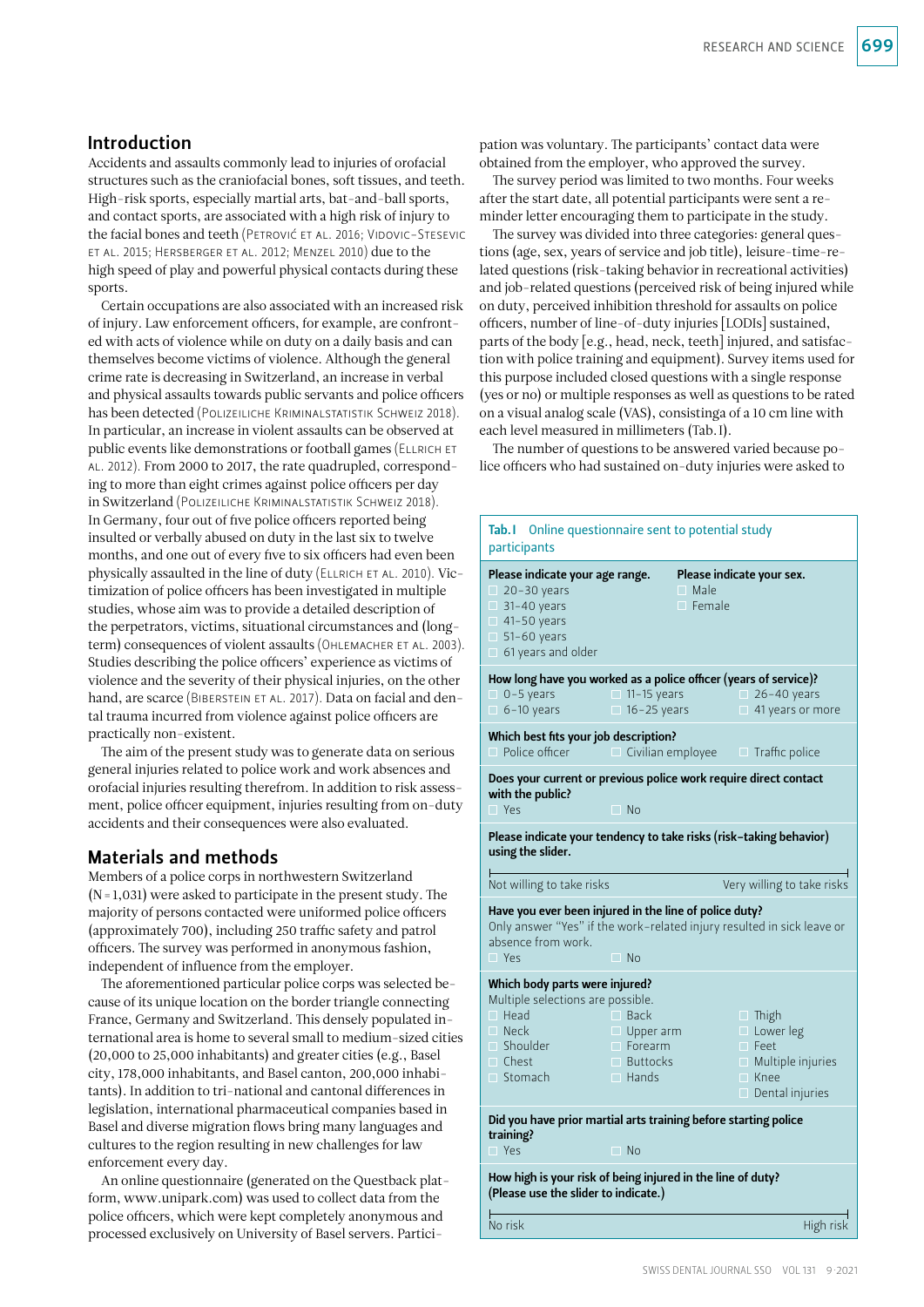| <b>Tab.</b> I Online questionnaire sent to potential study<br>participants<br>continued                                                                                                                                                        |                                                                                                                                                            |                    |  |  |  |
|------------------------------------------------------------------------------------------------------------------------------------------------------------------------------------------------------------------------------------------------|------------------------------------------------------------------------------------------------------------------------------------------------------------|--------------------|--|--|--|
| related injury?<br>1 day<br>П<br>2 days<br>$\Box$<br>$\Box$ 3 days<br>$\Box$ 4 days                                                                                                                                                            | How long was your longest absence from work due to a work-<br>$\Box$ 1 week<br>$\Box$ 2 weeks<br>$\Box$ 3 weeks<br>$\Box$ 1 month<br>$\Box$ Several months |                    |  |  |  |
| $\Box$ Yes                                                                                                                                                                                                                                     | Do you still feel at all restricted or impaired because of the injury?<br>$\Box$ No                                                                        |                    |  |  |  |
| Please rate the extent to which you feel threatened on the job.                                                                                                                                                                                |                                                                                                                                                            |                    |  |  |  |
| Not threatened                                                                                                                                                                                                                                 |                                                                                                                                                            | Very threatened    |  |  |  |
| With the resources at your disposal, how well equipped are you to<br>defend yourself if attacked on duty? Please use the slider to indicate.<br>Pepper spray, TASER, baton, service weapon, etc.<br>Not enough resources<br>Too many resources |                                                                                                                                                            |                    |  |  |  |
| With the training you have received, how well prepared are you to<br>handle violence situations?                                                                                                                                               |                                                                                                                                                            |                    |  |  |  |
| Not enough training                                                                                                                                                                                                                            |                                                                                                                                                            | Excellent training |  |  |  |

give more precise information about these injuries, and those who had not skipped this section and only answered the general questions.

The Ethics Committee of Northwestern and Central Switzerland confirmed that the study complies with the general principles of the Swiss Federal Act on Research Involving Human Beings (Human Research Act, HRA) and the provisions of Article 51, paragraph 2 HRA, and that it is ethically sound (Number EKNZ Req-2018-00001).

#### Statistical analysis and potential interactions

After data collection, relevant variables such as age, years of police service, sex, line-of-duty injury, resources, training and risk were comparatively analyzed to test for statistical differences between groups and potential interactions. Logistic regression models were used to estimate adjusted odds ratios (OR) with the corresponding 95% confidence intervals (CI) and p-values. In order to control for confounding of the effects, the variables were analyzed stepwise. All regression models were adjusted for the sex of the subject and other relevant variables. When there was no significant interaction effect,  $p < 0.05$  was defined as statistically significant. Adjustment of significance levels for multiple comparisons was omitted because of the descriptive nature of the study. All analyses were performed with the R statistical data analysis environment, R version 3.5.1 (R Core Team 2018). Results are expressed as the mean with standard deviation (SD) or median with interquartile range (IQR), depending on the distribution of the variables. The IQR is the range where the middle 50% of the data is located.

## Results

A total of 168 (corresponding a response rate of 16.8%) data sets were generated for the present study. The participants were police officers, traffic safety officers and civilian personnel. Twelve respondents (including six civilian employees without public contact) had to be excluded from the analysis, yielding a final sample size of 37 female (23.7%) and 119 male (76.3%) police officers. Other demographic characteristics such as age, years of service, how well-trained they felt they were to handle violent incidents, duration of their longest work absence due to a lineof-duty accident or injury, and whether they had prior martial arts training are summarized in Table II.

Line-of-duty injuries that led to work absences are evenly distributed across the respective groups for age and years of service. The reported duration of LODI-related work absence was most commonly one day, three days or two weeks, but

|                                 | No<br>Yes     |            |               | Total      |               | p-value    |       |
|---------------------------------|---------------|------------|---------------|------------|---------------|------------|-------|
| Age                             | <b>Number</b> | $\%$       | <b>Number</b> | $\%$       | <b>Number</b> | $\%$       | 0.006 |
| $20 - 30$ years                 | 30            | 81.1       | 7             | 18.9       | 37            | 100        |       |
| $31-40$ years                   | 23            | 47.9       | 25            | 52.1       | 48            | 100        |       |
| 41-50 years                     | 14            | 45.2       | 17            | 54.8       | 31            | 100        |       |
| >50 years                       | 21            | 52.5       | 19            | 47.5       | 40            | 100        |       |
| <b>Years of service</b>         | Number        | $\%$       | <b>Number</b> | $\%$       | <b>Number</b> | $\%$       | 0.011 |
| $0-5$ years                     | 24            | 80         | 6             | 20         | 30            | 100        |       |
| $6-10$ years                    | 21            | 65.6       | 11            | 34.4       | 32            | 100        |       |
| $11-15$ years                   | 10            | 45.5       | 12            | 54.5       | 22            | 100        |       |
| $16 - 25$ years                 | 22            | 50         | 22            | 50         | 44            | 100        |       |
| 26 years or more                | 11            | 39.3       | 17            | 60.7       | 28            | 100        |       |
| <b>Preparation for violence</b> | Median        | <b>IQR</b> | Median        | <b>IQR</b> | Median        | <b>IQR</b> | 0.181 |
| Median (IQR)                    | 65.5          | $40 - 80$  | 70            | $50 - 80$  | 70            | $50 - 80$  |       |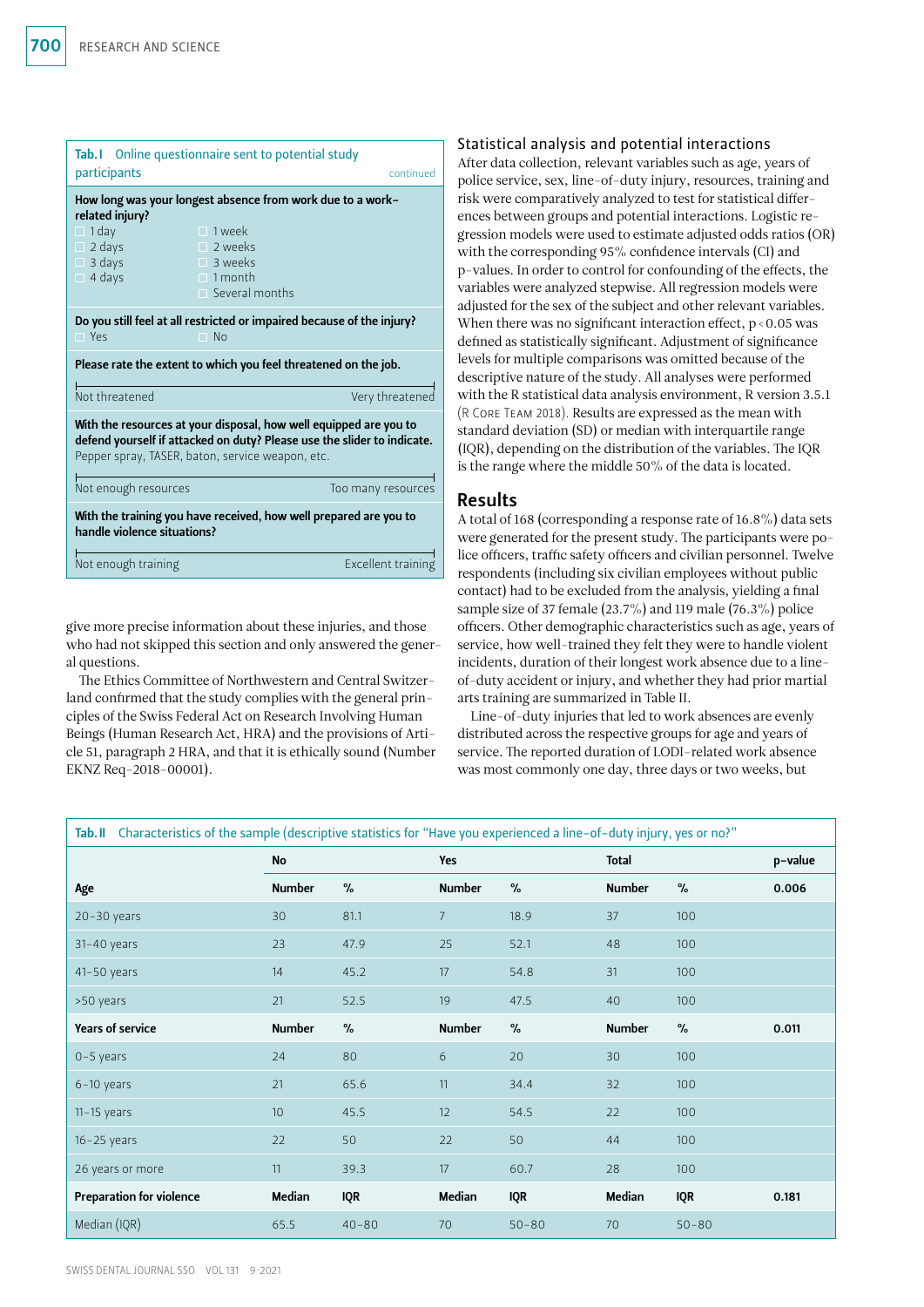| Tab. II Characteristics of the sample (descriptive statistics for "Have you experienced a line-of-duty injury, yes or no?"<br>continued |                |         |                |      |                |      |         |
|-----------------------------------------------------------------------------------------------------------------------------------------|----------------|---------|----------------|------|----------------|------|---------|
|                                                                                                                                         | No             |         | Yes            |      | Total          |      | p-value |
| Work-absence duration                                                                                                                   | <b>Number</b>  | $\%$    | <b>Number</b>  | $\%$ | <b>Number</b>  | $\%$ | < 0.001 |
| 1 day                                                                                                                                   | $\overline{2}$ | 2.3     | 11             | 16.2 | 13             | 8.3  |         |
| 2 days                                                                                                                                  | $\overline{2}$ | $2.3$   | 5              | 7.4  | $\overline{7}$ | 4.5  |         |
| 3 days                                                                                                                                  | $\overline{4}$ | $4.5\,$ | 11             | 16.2 | 15             | 9.6  |         |
| 4 days                                                                                                                                  | $\overline{2}$ | 2.3     | $\overline{2}$ | 2.9  | $\overline{4}$ | 2.6  |         |
| 1 week                                                                                                                                  | $\mathbf{1}$   | 1.1     | 8              | 11.8 | 9              | 5.8  |         |
| 2 weeks                                                                                                                                 | 3              | 3.4     | 10             | 14.7 | 13             | 8.3  |         |
| 3 weeks                                                                                                                                 | $\overline{2}$ | 2.3     | 5              | 7.4  | $\overline{7}$ | 4.5  |         |
| 1 month                                                                                                                                 | 3              | 3.4     | $\overline{4}$ | 5.9  | $\overline{7}$ | 4.5  |         |
| Several months                                                                                                                          | 6              | 6.8     | 10             | 14.7 | 16             | 10.3 |         |
| Not specified                                                                                                                           | 63             | 71.6    | $\overline{2}$ | 2.9  | 65             | 417  |         |
| Total                                                                                                                                   | 88             | 100     | 68             | 100  | 156            | 100  |         |
| Prior martial arts training                                                                                                             | <b>Number</b>  | $\%$    | <b>Number</b>  | $\%$ | <b>Number</b>  | $\%$ | 0.796   |
| <b>No</b>                                                                                                                               | 46             | 54.1    | 38             | 57.6 | 84             | 53.8 |         |
| Yes                                                                                                                                     | 39             | 45.9    | 28             | 42.4 | 67             | 42.9 |         |
| Not specified                                                                                                                           |                |         |                |      | 5              | 3.2  |         |

absences of up to several months were also reported. Most police officers surveyed rated their preparedness training for violent incidents as "good". Moreover, 42.9% of participants had prior martial arts training before starting police training.

During their free time, the officers had a moderate risk-taking behavior (mean 50, IQR 30–67.2) and a slightly higher level of perceived risk of being injured in the line of duty (mean 59.1, SD 20). Actual line-of-duty injuries were not uncommon  $(60.9\%)$ .

Perceived threat of violence levels did not differ considerably between police officers who had sustained injuries in the line of duty (mean 40, IQR 20–60) and their colleagues who had not (mean 50, IQR 21.2–60).

In the youngest age group (age 20–30 years), perceived threat levels were significantly lower in individuals who had sustained line-of-duty injuries than in those who had not (Fig. 1). Younger officers differed significantly from their older colleagues in this respect: Perceived threat levels were higher among older



Fig.1 Police officers' perceived risk of suffering injury while on duty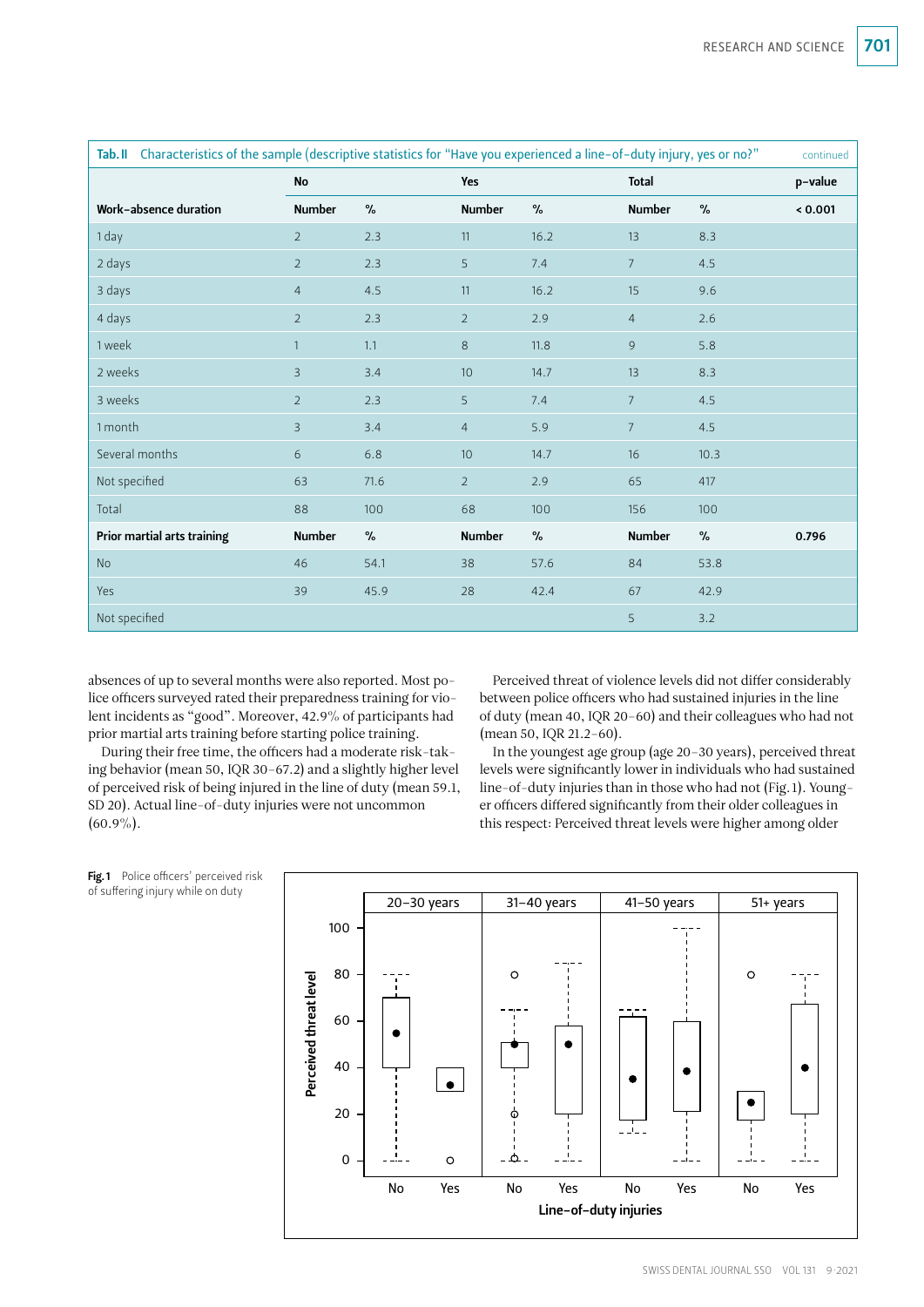

Fig. 2 Line-of-duty injuries by years of service (column width corresponds to group size)

officers with duty-related injuries than in those without injuries. The 41–50-year-old age group was the only cohort where a history of on-duty injury did not influence the level of perceived threat.

When asked about the long-term impact of being assaulted and injured in the line of duty on their daily life, 29.7% of the surveyed officers stated that they had permanent impairments after the injury, and 8.2% gave no response.

Dental injuries were reported in only one case (0.6%). The most commonly injured body parts were the hands (20.8%), head (14.9%) and knees (11.3%).

A continuous increase in the number of violent injuries that led to work absences among police officers occurred during the first 15 years of service. In the following years, the number remained constant or increased slightly and, apparently, hardly any new injuries occurred (Fig.2).

# **Discussion**

The aim of the present study was to evaluate serious injuries suffered by police officers in a Swiss police corps in the line of duty. Another goal was to identify individual factors that might influence the risk of injury.

168 out of 1,031 potential study participants returned completed questionnaire data sets. By comparison, similar studies had response rates of 47.2% and 54% (ELLRICH ET AL. 2010; BIBERstein et al. 2017). The response rate in the present study was lower, presumably due to the voluntary nature of participation and the fact that the study was not initiated by a police or political supervisory authority. Nevertheless, the demographic characteristics (gender distribution, reported age and years of service) of this population are comparable to those of similar studies (Violanti et al. 2013).

Various group dynamic factors may have influenced the number of participants. For example, conversations among colleagues about participating (or not participating) in the study can affect one's own participation behavior. Another reason is that some police officers who have been victims of violence may not participate in the survey because they do not want to show any signs of weakness. Thirdly, because of the title of the study ("Serious injuries in the line of police duty and their long-term consequences"), many police officers who do not work in direct contact with the public may have felt that the study did not apply to them and did not participate for that reason.

The number of serious physical injuries increased continuously during the first 15 years of service. One reason for this could be that police officers with more years of service often move on to supervisory, organizational or desk jobs and thus have less contact with the public. Secondly, law enforcement agencies refrain from assigning older officers to security duty if possible. Another study showed that 60% of police officers strive for more self-protection after being injured in the line of duty (Jager et al. 2013). Evidently, increased experience in police work is associated with increased precaution on the part of the individual law enforcement officers, which means more protection on duty.

Confrontations between the police and citizens can occur, especially at public events such as football games and demonstrations. Despite the many-fold increase in these incidents in recent years (Polizeiliche Kriminalstatistik Schweiz 2018), this evidently is not associated with an increased risk of injury for police officers (Biberstein et al. 2017).

Police officers who have not experienced violent assaults on duty tend to over- or underestimate the risk and danger of injury. Prior experience with violence in the line of duty evidently leads to better appraisal of future and dangerous situations.

Close to 30% (29.7%) of police officers surveyed in this study still had health impairments related to a line-of-duty injury. This may be an indication that the intensity of assault has increased. Our results on the diversity and severity of injuries and the length of work absences related to them support this assumption. Questions investigated in this survey study focused mainly on the incidence of physical injuries and less on psychological stress. However, one study on this topic described how psychological stress is also increasing due to the continuous increase in public scrutiny of the police (GASCH ET AL. 2017). Cell phone and other recordings of police actions are drawing increasing media attention to law enforcement, which can increase the psychological pressure associated with police work. Future studies should look deeper into this phenomenon.

In conclusion police officers are aware of their risk of workrelated injury. Moreover, with the training and continuing education they had received, they felt that by and large they were well-prepared to de-escalate potential conflict situations and resolve them in the most peaceful way possible.

The number of assaults and injuries incurred during active police duty is increasing, but police officers' perceived threat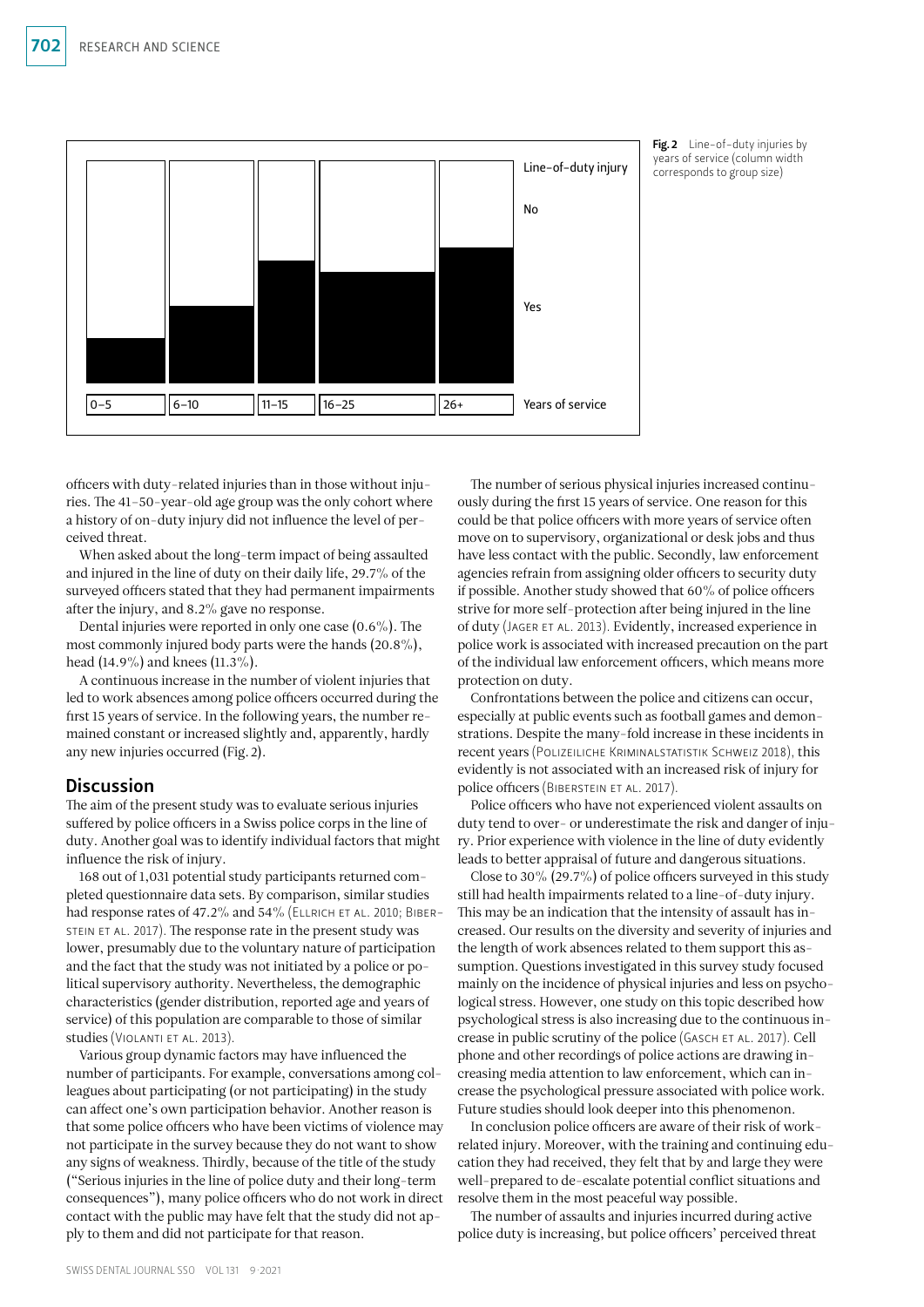of violence is still relatively low. However, long-term physical consequences of line-of-duty injuries are not uncommon. Overall, oral and dental injuries in the line of police duty are rare compared to head injuries.

# Acknowledgements

Special thanks go to Colonel Martin Roth, PhD, for actively supporting this study. His expert knowledge made it possible to realize this research project.

# Zusammenfassung

### Einleitung

Die Ausübung spezifischer Berufe kann mit einem erhöhten Risiko für Unfälle und Verletzungen einhergehen. Eine Berufsgruppe, die im Dienstalltag mit Tätlichkeiten konfrontiert und selbst Opfer von Gewalt werden kann, ist die Polizei. Auseinandersetzungen zwischen Polizisten und Bürgern stellen in der heutigen Zeit ein fast alltägliches Problem dar. Obwohl die Zahl der allgemeinen Straftaten insgesamt rückläufig ist, ist bei verbalen und physischen Gewaltdelikten gegen Behörden und Beamte ein Anstieg zu erkennen.

Das Ziel der vorliegenden Untersuchung war die Erfassung gravierender allgemeiner Verletzungen, die zu einem Arbeitsausfall führten, sowie in diesem Zusammenhang auftretende Verletzungen orofazialer Strukturen im aktiven Polizeidienst. Daten zu Traumata im Bereich des Gesichtes und Zahnverletzungen aufgrund von Gewalt gegen Polizisten sind praktisch nicht verfügbar.

#### Material und Methoden

Für die vorliegende Untersuchung wurde ein Polizeikorps der Nordwestschweiz (N=1031) befragt. Ein Grossteil der Kontaktierten waren etwa 700 uniformierte Beamte, davon 250 Sicherheits-/Patrouillenpolizisten. Die Daten wurden anhand eines Onlinefragebogens (generiert auf der Plattform Questback, [www.unipark.com](http://www.unipark.com)) erhoben, vollständig anonymisiert und ausschliesslich auf den Servern der Universität Basel bearbeitet. Die Umfrage wurde in drei Kategorien eingeteilt: allgemeine Fragen (Alter, Geschlecht, Anzahl Dienstjahre, Funktion), die Freizeit betreffende Fragen (Risikofreudigkeit in der Freizeit) und berufsbezogene Fragen (subjektiv empfundenes Risiko, eine Verletzung zu erleiden, Einschätzung der Hemmschwelle für Übergriffe gegenüber Polizisten, Anzahl erlittener Verletzungen im Dienst sowie deren Lokalisation, Zufriedenheit mit der polizeilichen Ausbildung sowie mit der Ausrüstung). Ein besonderes Augenmerk lag auf den erlittenen gravierenden Verletzungen, die zu einem Arbeitsausfall führten.

#### Resultate

Für die vorliegende Studie konnten insgesamt 168 Datensätze generiert werden. Die Teilnehmer waren Polizisten, Verkehrssicherheitsangestellte und zivile Mitarbeiter. Verletzungen im Berufsalltag von Polizistinnen und Polizisten, die zu einem Arbeitsausfall führten, traten nicht selten auf: 60,9% der Befragten berichteten von Verletzungen im Dienst. In der Freizeit zeigten die Befragten ein mittleres Risikoverhalten (mean 50, IQR 30–67,2) und eine leicht erhöhte Wahrnehmung für das Risiko, eine Verletzung im Berufsalltag zu erleiden (mean 59.1, SD 20). Ein Grossteil der Verletzungen passierte in den ersten 15 Dienstjahren.

Beamte, die bereits eine Verletzung erlitten hatten, schätzten die Bedrohung im Berufsalltag niedriger ein (mean 40,

IQR 20–60) als ihre Kollegen ohne Verletzung (mean 50, IQR 21,2–60). Am häufigsten waren die Hände betroffen (20,8%), gefolgt vom Kopf (14,9%) und von den Knien (11,3%). Lediglich ein Teilnehmer gab an, eine Zahnverletzung erlitten zu haben (0,6%). Nach einer tätlichen Verletzung fühlten sich 29,7% der Verletzten in ihrem beruflichen Alltag eingeschränkt.

#### Diskussion

Zunehmende Berufserfahrung geht mit erhöhten Vorsichtsmassnahmen der einzelnen Polizistinnen und Polizisten einher. Dies scheint das Reaktions- und Schutzverhalten in heiklen Situationen zu verbessern, was sich tendenziell schützend auswirkt. Das Risiko für Verletzungen ist sehr präsent im Dienstalltag von Polizisten, und auch Verletzungen des Kopfes treten nicht selten auf. Jedoch werden orofaziale Strukturen seltener verwundet, und es kommt nur in sehr seltenen Fällen zu Zahnverletzungen im Polizeidienst.

# Résumé

#### Introduction

L'exercice de certaines professions peut être associé à un risque accru d'accidents et de blessures. La police fait partie des groupes professionnels dont les membres peuvent être confrontés à des agressions et être eux-mêmes victimes de violence dans leur travail quotidien. Les altercations entre policiers et citoyens constituent un problème presque quotidien dans le monde d'aujourd'hui. Bien que le nombre des infractions générales soit globalement en baisse, on constate une augmentation des violences verbales et physiques à l'encontre des autorités et des agents de la fonction publique.

L'objectif de la présente étude était d'enregistrer, dans les services de police actifs, les blessures générales sérieuses ayant entraîné un arrêt de travail, ainsi que les blessures impliquant des structures oro-faciales. Les données relatives aux traumatismes faciaux et aux lésions dentaires imputables à des actes de violence à l'encontre de policiers sont pratiquement inaccessibles.

#### Matériel et méthodes

Pour réaliser cette étude, les membres d'un corps de police de la Suisse du Nord-Ouest (N=1031) ont été interrogés. La plus grande partie des personnes contactées était composée d'environ 700 agents en uniforme, dont 250 étaient des agents de sécurité et de patrouille. Les données ont été collectées au moyen d'un questionnaire en ligne (généré sur la plateforme Questback, [www.unipark.com\)](http://www.unipark.com), complètement anonymisées et traitées exclusivement sur les serveurs de l'Université de Bâle. L'enquête était divisée en trois catégories: les questions générales (âge, sexe, nombre d'années de service, fonction), les questions relatives aux loisirs (plaisir à prendre des risques pendant les loisirs), et les questions relatives au travail (perception subjective du risque de subir une blessure, évaluation du seuil d'inhibition relatif aux agressions à l'encontre de policiers, nombre et localisation des blessures subies en service, satisfaction à l'égard de la formation et de l'équipement des policiers). Une attention particulière a été accordée aux blessures graves ayant entraîné un arrêt de travail.

#### Résultats

Au total, 168 ensembles de données ont été générés dans le cadre de la présente étude. Les participants étaient des policiers, des employés de la sécurité routière et des collaborateurs civils. Les blessures survenant dans la vie professionnelle quotidienne des